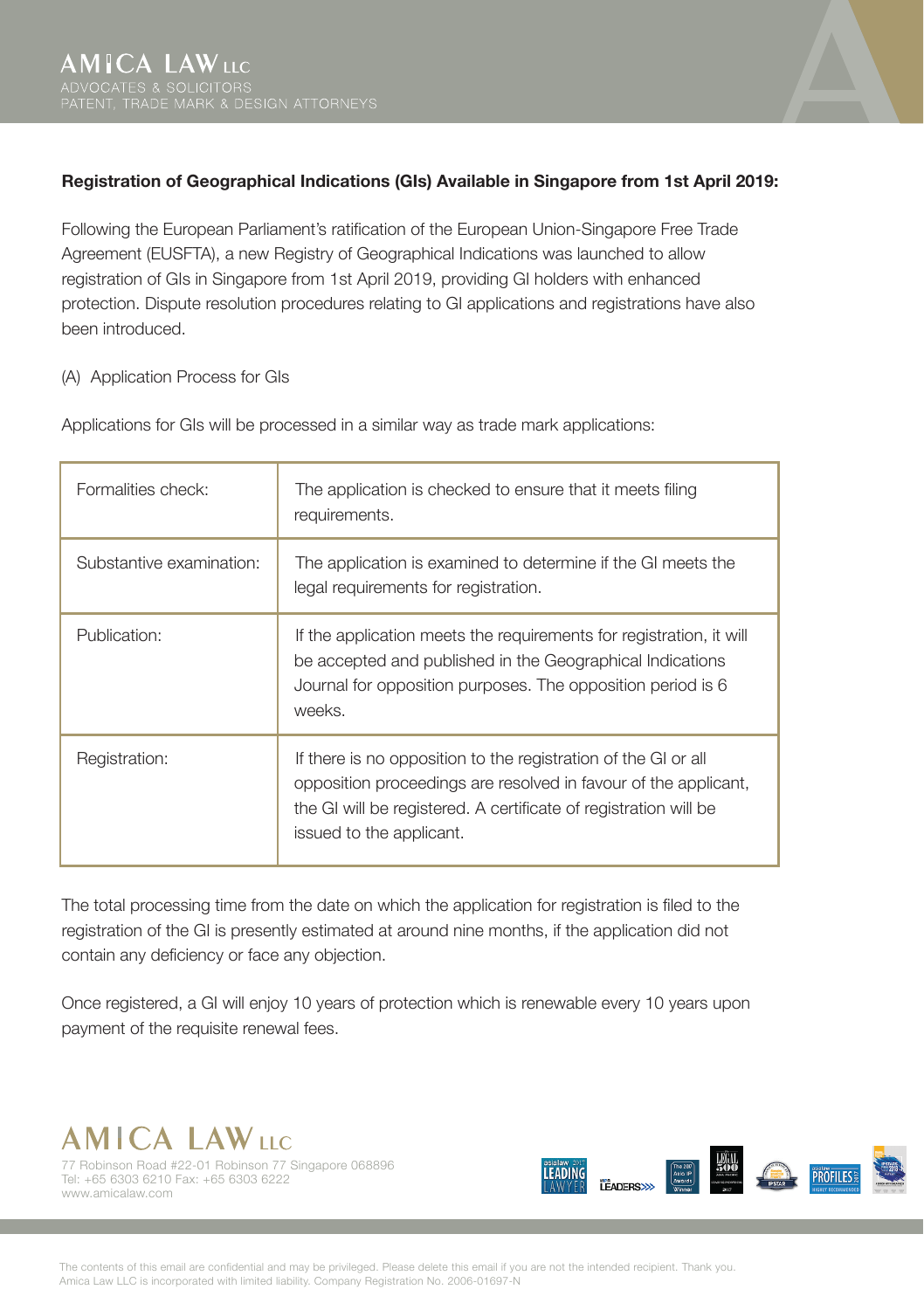

(B) Registration Criteria for GIs

To be eligible for registration, a GI must:

- (a) be an indication used in trade to identify goods as originating from a place that is a qualifying country or a region/locality therein, and a given quality, reputation or other characteristic of the goods is essentially attributable to that place;
- (b) identify goods that fall within at least one of the following categories:
	- (i) Wines;
	- (ii) Spirits;
	- (iii) Beers;
	- (iv) Cheese;
	- (v) Meat and meat products;
	- (vi) Seafood;
	- (vii) Edible oils;
	- (viii) Non-edible oils;
	- (ix) Fruits;
	- (x) Vegetables;
	- (xi) Spices and condiments;
	- (xii) Confectionery and baked goods;
	- (xiii) Flowers and parts of flowers;

(xiv) Natural gum;

- (c) not be contrary to public policy or morality;
- (d) be protected as a GI in its country or territory of origin;
- (e) not be identical to the common name of the goods identified by the GI. For example, "gouda" and "camembert" may be considered to have become the common name for types of cheeses, rather than GIs;



77 Robinson Road #22-01 Robinson 77 Singapore 068896 Tel: +65 6303 6210 Fax: +65 6303 6222 www.amicalaw.com



The contents of this email are confidential and may be privileged. Please delete this email if you are not the intended recipient. Thank you. Amica Law LLC is incorporated with limited liability. Company Registration No. 2006-01697-N